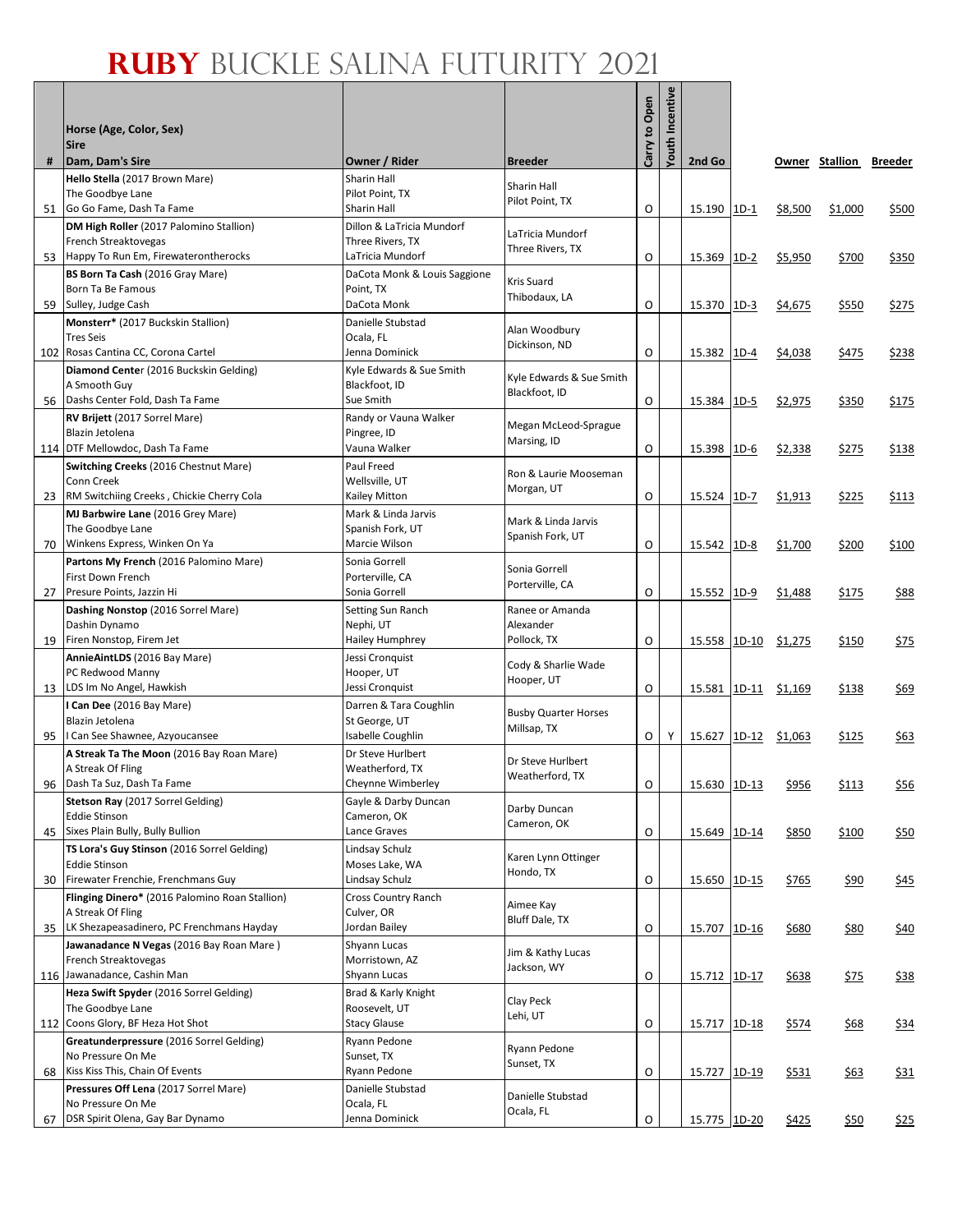|      | Horse (Age, Color, Sex)<br>Sire                                        |                                          |                                           | Carry to Open | <b>Youth Incentive</b> |        |             |         |                        |              |
|------|------------------------------------------------------------------------|------------------------------------------|-------------------------------------------|---------------|------------------------|--------|-------------|---------|------------------------|--------------|
| #    | Dam, Dam's Sire<br>HR My Fame Is Epic (2016 Sorrel Gelding)            | Owner / Rider<br><b>BAJ Living Trust</b> | <b>Breeder</b>                            |               |                        | 2nd Go |             |         | Owner Stallion Breeder |              |
|      | Epic Leader                                                            | Scottsdale, AZ                           | Elizabeth S Hays                          |               |                        |        |             |         |                        |              |
|      | 109 Go Wilma Dash, Dash Ta Fame                                        | <b>Buffy Walchli</b>                     | Arcadia, LA                               | O             |                        | 15.793 |             |         |                        |              |
|      | <b>BVB Winners Fame</b> (2016 Sorrel Gelding)                          | J & J Atkinson LLC                       | Van Dee Bearden                           |               |                        |        |             |         |                        |              |
|      | <b>Winners Version</b>                                                 | Murray, UT                               | Riverton, UT                              |               |                        |        |             |         |                        |              |
| 22   | CPA Streak Ta Fame, Dash Ta Fame<br>VF Queen Stinson (2016 Bay Mare)   | Jill Atkinson                            |                                           |               |                        | 15.808 |             |         |                        |              |
|      | <b>Eddie Stinson</b>                                                   | Chelsea Juarez<br>Belgrade, MT           | <b>Victory Farms</b>                      |               |                        |        |             |         |                        |              |
| 72   | Bloomingdales, First Down Dash                                         | Lindsay Schulz                           | Ada, OK                                   | O             |                        | 15.812 |             |         |                        |              |
|      | Tactical Patience (2016 Chestnut Gelding)                              | B Spur'n Ranch                           |                                           |               |                        |        |             |         |                        |              |
|      | <b>Winners Version</b>                                                 | Payson, UT                               | Robert or Jody Norris<br>Caldwell, TX     |               |                        |        |             |         |                        |              |
| 64   | Just Swing Easy, Dash For Cash                                         | Amanda Butler                            |                                           | O             |                        | 15.818 |             |         |                        |              |
|      | Fame Creek (2016 Chestnut Mare)                                        | Brady or Haylee Woodward                 | Ron or Laurie Moosman                     |               |                        |        |             |         |                        |              |
| 55   | Conn Creek<br>Makn Fame, Maknmoves                                     | Morgan, UT<br>Haylee Woodward            | Morgan, UT                                | O             |                        | 15.819 |             |         |                        |              |
|      | Too Fame Or Fly (2016 Cremello Mare)                                   | <b>Rich Morley</b>                       | Hughes Morley Land &                      |               |                        |        |             |         |                        |              |
|      | PC Redwood Manny                                                       | Salem, UT                                | Livestock                                 |               |                        |        |             |         |                        |              |
|      | 113 Sophera Fame, Dash Ta Fame                                         | Eliza Morley                             | Payson, UT                                |               |                        | 15.821 |             |         |                        |              |
|      | Special For Tres PZ (2017 Bay Mare)                                    | Joao Ferraz Leao                         | <b>Blessed River LTD</b>                  |               |                        |        |             |         |                        |              |
|      | <b>Tres Seis</b>                                                       | Weatherford, TX                          | Frisco, TX                                |               |                        |        |             |         |                        |              |
| 4    | Special Copauino, Strawfly Special                                     | Joao Leao                                |                                           | O             |                        | 15.841 |             |         |                        |              |
|      | Jess Seis So (2017 Chestnut Mare)<br>French Streakin Jess              | Lee & Hallie Hanssen<br>Hermosa, SD      | Thomas Ford Jacobs                        |               |                        |        |             |         |                        |              |
|      | 32 Tres Movidas, Tres Seis                                             | Hallie Hanssen                           | Pritchett, CO                             | O             |                        | 15.848 |             |         |                        |              |
|      | Doubledownonthisguy (2016 Palomino Gelding)                            | Roger & Margaret Jones                   |                                           |               |                        |        |             |         |                        |              |
|      | Frenchmans Guy                                                         | Farson, WY                               | Margaret Jones<br>Farson, WY              |               |                        |        |             |         |                        |              |
| 78   | Kwynns Dash, Dash Ta Fame                                              | Margaret Jones                           |                                           | O             |                        | 15.850 |             |         |                        |              |
|      | SmoothMove Ta Heaven (2016 Sorrel Mare)<br>JL Dash Ta Heaven           | Clay & Roxie Tew                         | Jud Little                                |               |                        |        |             |         |                        |              |
| 41   | Smooth My Credit, Cash Not Credit                                      | Lipan, TX<br>Colt Tew                    | Ardmore, OK                               | O             |                        | 15.880 |             |         |                        |              |
|      | Look What Dyna Did (2017 Sorrel Mare)                                  | Mary Ogle                                |                                           |               |                        |        |             |         |                        |              |
|      | JL Dash Ta Heaven                                                      | Kinta, OK                                | Bennette Barrington-Little<br>Ardmore, OK |               |                        |        |             |         |                        |              |
| 57 I | HY Talented Chick, Flaming Talent                                      | Mary Beth Ogle                           |                                           | O             |                        | 15.880 |             |         |                        |              |
|      | Laneys Effort (2016 Brown Mare)                                        | <b>Ryker Sweat</b>                       | <b>Ryker Sweat</b>                        |               |                        |        |             |         |                        |              |
| 97   | The Goodbye Lane<br>Cassidy Effort, Special Royal Effort               | Heber, UT<br>Jade Rindlisbacher          | Heber, UT                                 |               |                        | 15.888 |             |         |                        |              |
|      | Judge My Class* (2016 Black Stallion)                                  | <b>Tammy Bailey</b>                      |                                           | O             |                        |        |             |         |                        |              |
|      | Judge Cash                                                             | Onalaska, WA                             | Tammy Bailey                              |               |                        |        |             |         |                        |              |
|      | 69 Rubys Classy Biankus, Captain Biankus                               | Jordan Bailey                            | Onalaska, WA                              | O             |                        | 15.890 |             |         |                        |              |
|      | Smooth Up Lady (2016 Palomino Mare)                                    | Gayle Gray Smith                         | Mike Oden Cattle Co                       |               |                        |        |             |         |                        |              |
|      | A Smooth Guy                                                           | Cave Creek, AZ                           | Williams, AZ                              |               |                        |        |             |         |                        |              |
| 84   | Up Straight, Lean With Me                                              | Jenna Duhon                              |                                           | O             |                        | 15.909 |             |         |                        |              |
|      | MarlaHoooch (2016 Buckskin Mare)<br>PC Redwood Manny                   | Wes Kellet<br>Plain City, UT             | Cody & Sharlie Wade                       |               |                        |        |             |         |                        |              |
| 38   | Scottys Special Popo, Royal Special Effort                             | McKinlee Kellett                         | Hooper, UT                                | O             |                        | 15.929 |             |         |                        |              |
|      | Famous Rose Can (2017 Brown Mare)                                      | Brenda Hinze                             |                                           |               |                        |        |             |         |                        |              |
|      | Freckles Ta Fame                                                       | Ault, CO                                 | Joe & Carla Spitz                         |               |                        |        |             |         |                        |              |
|      | 117 Steakin Josey Rose, A Streak Of Fling                              | Jillian Hinze                            | Lamar, CO                                 | O             |                        | 15.932 |             |         |                        |              |
|      | Wins Famous Lady (2017 Chestnut Mare)                                  | Dan & Barbara Hardisty                   | Dan & Barbara Hardisty                    |               |                        |        |             |         |                        |              |
|      | Ur One Famous Rebel<br>103 Win Comes Easy, Holland Ease                | Stephenville, TX<br>Josh Seeger          | Stephenville, TX                          | O             |                        | 15.936 |             |         |                        |              |
|      | Lulu Stinson (2017 Sorrel Mare)                                        | Chris Lybbert                            |                                           |               |                        |        |             |         |                        |              |
|      | <b>Eddie Stinson</b>                                                   | Forestburg, TX                           | Chris Lybbert                             |               |                        |        |             |         |                        |              |
| 50   | Lydia An Heiress, Dr Nick Bar                                          | Samantha Boone                           | Forestburg. TX                            | O             |                        | 15.940 | <u>2D-1</u> | \$3,825 | \$450                  | <u>\$225</u> |
|      | EPH Streak Of Dust (2016 Bay Gelding)                                  | Jake & Jessie Altman                     | Echeta Performance                        |               |                        |        |             |         |                        |              |
|      | French Streaktovegas                                                   | Olathe, CO                               | Horses LLC                                |               |                        |        |             |         |                        |              |
|      | 106 Dusty Lil Effort, Lil McGinn<br>HR Heavens Haze (2017 Bay Gelding) | Jessie Altman<br>Kendall Pearce          | Gillette, WY                              | O             |                        | 15.942 | $2D-2$      | \$2,550 | \$300                  | \$150        |
|      | JL Dash Ta Heaven                                                      | Valley View, TX                          | Thomas Chourdant                          |               |                        |        |             |         |                        |              |
| 89   | French Bouglet, Frenchmans Guy                                         | Jessica Morris                           | Choudrant, LA                             | O             |                        | 15.945 | $2D-3$      | \$1,658 | \$195                  | \$98         |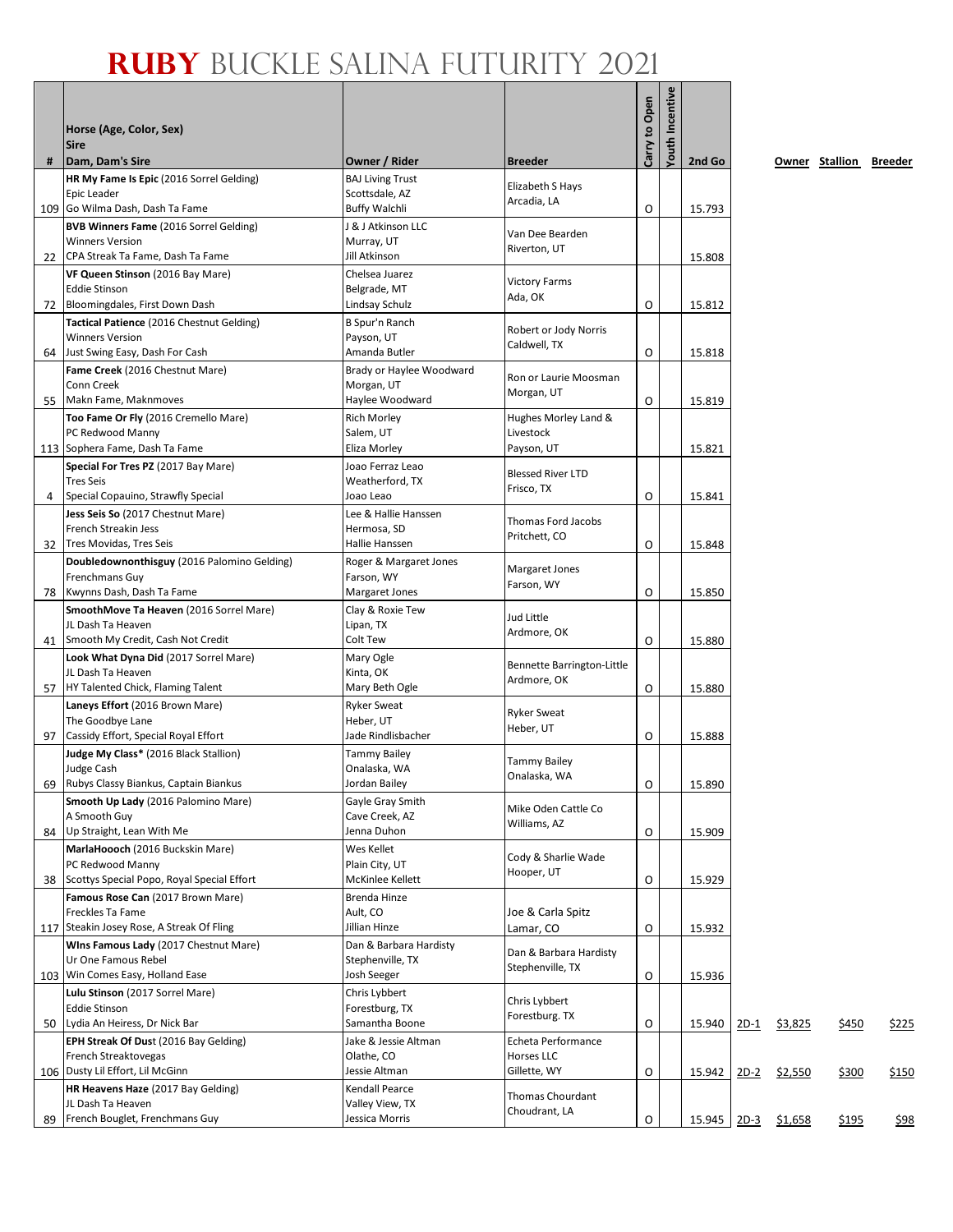|     | Horse (Age, Color, Sex)<br><b>Sire</b>                                         |                                              |                                   | Carry to Open | <b>Youth Incentiv</b> |        |         |         |                        |             |
|-----|--------------------------------------------------------------------------------|----------------------------------------------|-----------------------------------|---------------|-----------------------|--------|---------|---------|------------------------|-------------|
| #   | Dam, Dam's Sire                                                                | Owner / Rider                                | <b>Breeder</b>                    |               |                       | 2nd Go |         |         | Owner Stallion Breeder |             |
|     | Crack Open The Bubbly (2016 Buckskin Mare)<br>First Down French                | <b>Stacee Lundstrom</b><br>Finley, ND        | Stacee Lundstrom                  |               |                       |        |         |         |                        |             |
| 66  | Stop The Bubbly, Nonstop Bubblin                                               | Josh Seeger                                  | Finley, ND                        | O             |                       | 15.981 | $2D-4$  | \$1,275 | \$150                  | <u>\$75</u> |
|     | JT Chromie By Design (2017 Sorrel Mare)                                        | Kasey Moore                                  | John Teagarden                    |               |                       |        |         |         |                        |             |
|     | Slick By Design                                                                | Rolla, MO                                    | Lacygne, KS                       |               |                       |        |         |         |                        |             |
|     | 122 Chrome Contender, Title Contender                                          | DaCota Monk                                  |                                   | O             |                       | 15.984 | $2D-5$  | \$893   | \$105                  | \$53        |
|     | Streakin Lil Perks (2017 Blue Roan Mare)<br>Streakin Lil Wayne                 | Tricia Aldridge<br>Sanger, TX                | Don &/or Tracy McManus            |               |                       |        |         |         |                        |             |
| 88  | R Cash Master, Perks Master                                                    | Tricia Aldridge                              | Lone Grove, OK                    | O             |                       | 16.000 | $2D-6$  | \$765   | \$90                   | \$45        |
|     | Blazin Twist Of Fame (2016 Bay Mare)                                           | Cathy Morgan                                 | Cathy Morgan                      |               |                       |        |         |         |                        |             |
|     | Blazin Jetolena                                                                | Menan, ID                                    | Menan, ID                         |               |                       |        |         |         |                        |             |
| 2   | Fit For Fame, Fit To Fly                                                       | Cathy Morgan                                 |                                   | O             |                       | 16.026 | 2D-7    | \$638   | \$75                   | \$38        |
|     | NNN Firewater Dash (2016 Sorrel Gelding)<br><b>NNN Firewater Alive</b>         | Jeanette Nelson<br>Milledgeville, GA         | Mike Plott Estate                 |               |                       |        |         |         |                        |             |
| 120 | Cant Catch Cleat, Dashing Cleat                                                | Ryann Pedone                                 | Waverly, AL                       | O             |                       | 16.034 | $2D-8$  | \$510   | \$60                   | \$30        |
|     | Rivons Mr America (2017 Sorrel Gelding)                                        | Wilde Performance Horses Inc                 |                                   |               |                       |        |         |         |                        |             |
|     | <b>Tres Seis</b>                                                               | Wenyzville, MO                               | Kissmyfairytale Inc<br>Azle, TX   |               |                       |        |         |         |                        |             |
| 85  | Electric Fire Water, Flaming Fire Water                                        | Ryann Pedone                                 |                                   | O             |                       | 16.076 | $2D-9$  | \$383   | \$45                   | <u>\$23</u> |
|     | Tres Candies Pz (2017 Bay Mare)                                                | Joao Ferraz Leao                             | Guy Rodrigues Peixoto             |               |                       |        |         |         |                        |             |
| 37  | <b>Tres Seis</b><br>Sex N Candy, White Tie                                     | Weatherford, TX<br>Joao Leao                 | Junior<br>Frisco, TX              | O             |                       | 16.091 | $2D-10$ | \$255   | \$30                   | \$15        |
|     | Mister Tres (2017 Brown Gelding)                                               | Ryann Pedone                                 |                                   |               |                       |        |         |         |                        |             |
|     | <b>Tres Seis</b>                                                               | Sunset, TX                                   | <b>Bennett Racing Stables LLC</b> |               |                       |        |         |         |                        |             |
| 54  | A True Stoli, Stoli                                                            | Ryann Pedone                                 | Franklin, IN                      | O             |                       | 16.112 |         |         |                        |             |
|     | Sheza Smooth Captain (2016 Buckskin Mare)                                      | Erin Beukelman                               | Christy Kruse                     |               |                       |        |         |         |                        |             |
|     | A Smooth Guy                                                                   | Caldwell, ID<br>Erin Beukelman               | Redmond, OR                       |               |                       |        |         |         |                        |             |
| 3   | Captains Bunny Chick, Captain Biankus<br>Merri Eddies Sun (2016 Chestnut Mare) | Jenae Ordeman                                |                                   |               |                       | 16.124 |         |         |                        |             |
|     | <b>Eddie Stinson</b>                                                           | Saratoga, WY                                 | Jenae Ordeman                     |               |                       |        |         |         |                        |             |
| 75  | Six Hex Frost, Sundewit                                                        | Jenae Orderman                               | Saratoga, WY                      | O             |                       | 16.139 |         |         |                        |             |
|     | Natural Born Rockin (2016 Bay Gelding)                                         | Mike Oden Cattle Co                          | Mike Oden Cattle Co               |               |                       |        |         |         |                        |             |
|     | Rockin W                                                                       | Williams, AZ                                 | Williams, AZ                      |               |                       |        |         |         |                        |             |
| 33  | Natural Born Dunit, Hollywood Dun It<br>Ruby Rubacuori (2017 Red Roan Mare)    | Christina Gould<br>Jody & Tracy Henderson    |                                   | O             |                       | 16.153 |         |         |                        |             |
|     | A Dash Ta Streak                                                               | Alvarado, TX                                 | Jody & Tracy Henderson            |               |                       |        |         |         |                        |             |
| 1   | War Lena Kitty, War Lena Bars                                                  | Ryann Pedone                                 | Alvarado, TX                      | O             |                       | 16.160 |         |         |                        |             |
|     | Guy Of My Dreams (2016 Sorrel Gelding)                                         | Wayne & Kim Smith                            | Wayne & Kim Smith                 |               |                       |        |         |         |                        |             |
|     | A Smooth Guy                                                                   | Touchet, WA                                  | Touchet, WA                       |               |                       |        |         |         |                        |             |
|     | 83 Show Me Your Hyde, Darkelly                                                 | Kim Smith                                    |                                   | O             |                       | 16.167 |         |         |                        |             |
|     | <b>KM Famous Sniper</b> (2016 Sorrel Gelding)<br>First Down French             | Summer Lunt<br>Snowflake, AZ                 | Katie McCaslan                    |               |                       |        |         |         |                        |             |
| 91  | Dash Ta Fantasy, Dash Ta Fame                                                  | DaCota Monk                                  | Raisin City, CA                   |               |                       | 16.174 |         |         |                        |             |
|     | Miss Goodbye King (2016 Chestnut Mare)                                         | Chelsea Jepperson                            | Joe & Sherry Barney               |               |                       |        |         |         |                        |             |
|     | The Goodbye Lane                                                               | Genola, UT                                   | Genola, UT                        |               |                       |        |         |         |                        |             |
|     | 105 Vintage Annie King, Vintage Continental                                    | Chelsea Jepperson                            |                                   | O             |                       | 16.175 |         |         |                        |             |
|     | Reelected (2017 Gray Mare)<br>Epic Leader                                      | Soft G LLC<br>Guthrie, OK                    | Danyelle Campbell                 |               |                       |        |         |         |                        |             |
|     | 123 Repete Fame, Dash Ta Fame                                                  | Danyelle Campbell                            | Millsap, TX                       | O             |                       | 16.199 |         |         |                        |             |
|     | Down By The Creek (2016 Chestnut Gelding)                                      | Ron or Laurie Moosman                        | Ron or Laurie Moosman             |               |                       |        |         |         |                        |             |
|     | Conn Creek                                                                     | Morgan, UT                                   | Morgan, UT                        |               |                       |        |         |         |                        |             |
| 24  | BF Pieces Of April, First Prize Perry                                          | Kaycee Ferrin                                |                                   | O             |                       | 16.203 |         |         |                        |             |
|     | Kool Rocketman (2017 Sorrel Gelding)<br>Valiant Hero                           | <b>Tiffeny Accomazzo</b><br>Stephenville, TX | Brenda Reswig                     |               |                       |        |         |         |                        |             |
| 43  | One Kool Wagon, PYC Paint Your Wagon                                           | Ryann Pedone                                 | Bismark, ND                       | O             |                       | 16.205 |         |         |                        |             |
|     | Tex Walka (2017 Bay Gelding)                                                   | Lance Stairs                                 | Doug Brown/Tim Parker             |               |                       |        |         |         |                        |             |
|     | Slick By Design                                                                | Hanford, CA                                  | Paso Robles, CA                   |               |                       |        |         |         |                        |             |
| 115 | Rene To Run, Rene Dan Jet                                                      | Lyndee Stairs                                |                                   | O             |                       | 16.212 |         |         |                        |             |
|     | Smooth N Fuzzy (2016 Sorrel Mare)<br>A Smooth Guy                              | McColee Land & Livestock<br>Mapleton, UT     | Bill & Debbie Myers               |               |                       |        |         |         |                        |             |
| 8   | FC Peachfuzz Ta Fame, Dash Ta Fame                                             | Kate Quast                                   | Saint Onge, SD                    | О             |                       | 16.230 |         |         |                        |             |
|     |                                                                                |                                              |                                   |               |                       |        |         |         |                        |             |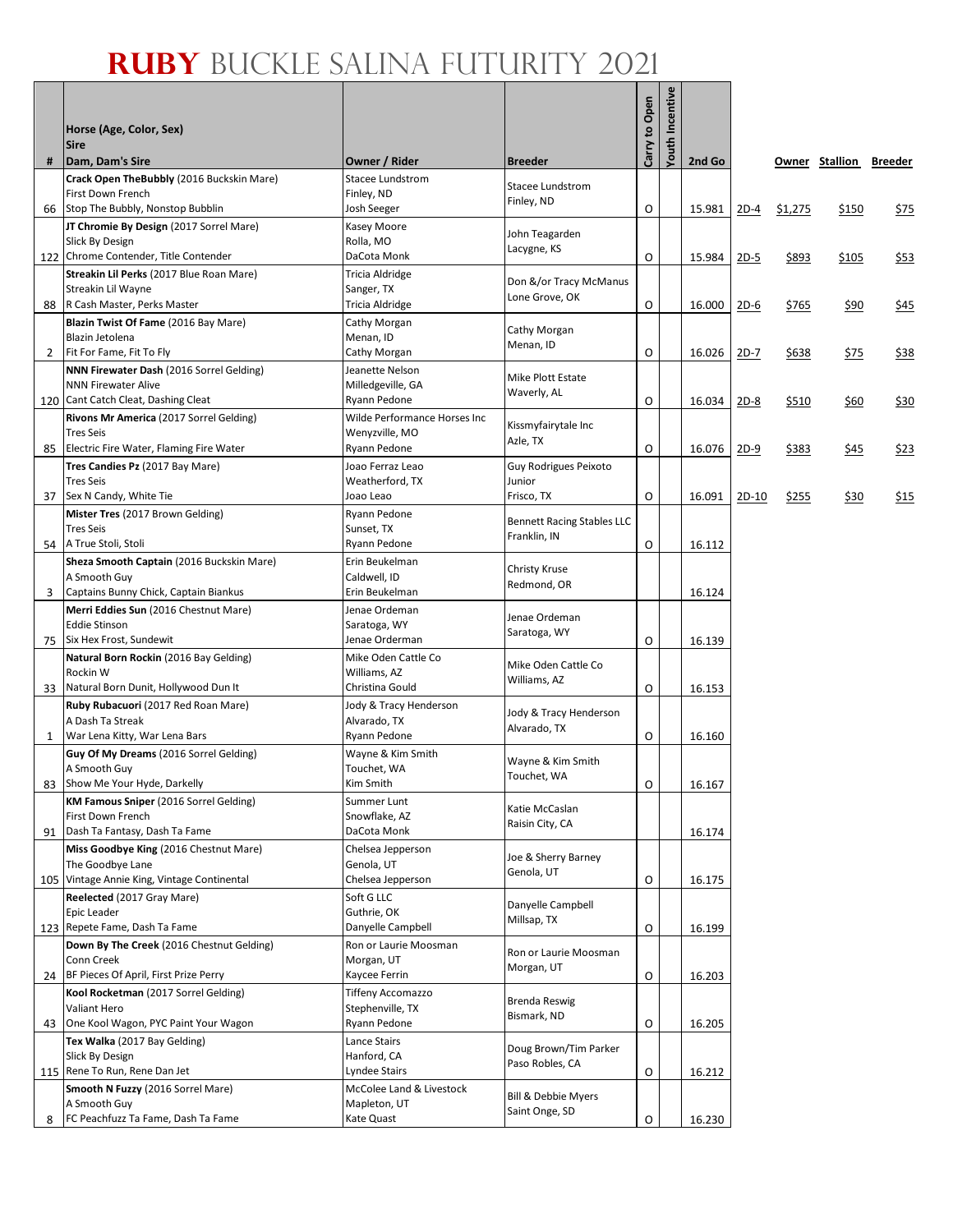#### **Ruby** Buckle Salina Futurity 2021

|    | Horse (Age, Color, Sex)<br><b>Sire</b>                         |                                                  |                                                | Carry to Open | Youth Incentive |        |
|----|----------------------------------------------------------------|--------------------------------------------------|------------------------------------------------|---------------|-----------------|--------|
| #  | Dam, Dam's Sire                                                | Owner / Rider<br>Ryan Lorendahl                  | <b>Breeder</b>                                 |               |                 | 2nd Go |
|    | Be A Blazin Magnolia (2016 Sorrel Stallion)<br>Blazin Jetolena | Fairfield, UT                                    | Linda Russell                                  |               |                 |        |
| 17 | Magnolia Perks, Dash For Perks                                 | Taylor Rivera                                    | Saskatchewan, Alberta                          | O             |                 | 16.230 |
|    | Your Rockin Lady (2016 Sorrel Mare)                            | Mike Oden Cattle Co                              |                                                |               |                 |        |
|    | Rockin W                                                       | Williams, AZ                                     | Mike Oden Cattle Co<br>Williams, AZ            |               |                 |        |
| 65 | Your Ginnin Lady, Tanquery Gin                                 | Christina Gould                                  |                                                | O             |                 | 16.302 |
|    | One Smooth Oakie (2016 Sorrel Mare)                            | Kathy Campbell                                   | Copper Spring Ranch LLC                        |               |                 |        |
| 5  | A Smooth Guy<br>Dales No Okie, Okey Dokey Dale                 | Morristown, AZ<br>Kathy Campbell                 | Tularosa, NM                                   | O             |                 | 16.321 |
|    | LH Sheza Hellavalane (2016 Chestnut Mare)                      | Cathy Morgan                                     |                                                |               |                 |        |
|    | The Goodbye Lane                                               | Menan, ID                                        | Lorlelei Hankins                               |               |                 |        |
| 34 | HellnFury, Furyofthewind                                       | Cathy Morgan                                     | Rock Springs, TX                               | O             |                 | 16.331 |
|    | TPH Aint Dun It Yet (2016 Dun Gelding)                         | Deborah Grulke                                   | Deborah Grulke                                 |               |                 |        |
|    | Aint Seen Nothin Yet                                           | Buckeye, AZ                                      | Buckeye, AZ                                    |               |                 |        |
| 28 | Dun It With Revenge, Hollywood Heat                            | Deborah Grulke                                   |                                                | O             |                 | 16.437 |
|    | First Vanila (2016 Palomino Mare)<br>Coronado Cartel           | Stephanie Forbes<br>Niagara-On-The-Lake, Ontario | Alan Woodbury                                  |               |                 |        |
| 26 | Dash Ta Vanila, Dash Ta Fame                                   | <b>Stephanie Forbes</b>                          | Dickinson, ND                                  | O             |                 | 16.474 |
|    | <b>Bola De Fuego*</b> (2016 Bay Stallion)                      | Danielle Stubstad                                |                                                |               |                 |        |
|    | <b>Firewater Flit</b>                                          | Ocala, FL                                        | Christine & Debbie Langlois<br>Watsonville, CA |               |                 |        |
| 31 | Beam Me Up Kelly, First Down Kelly                             | Jenna Dominick                                   |                                                | O             |                 | 16.513 |
|    | LX Famous Jet (2017 Sorrel Gelding)                            | Colin Letham                                     | Randy or Vauna Walker                          |               |                 |        |
| 74 | Blazin Jetolena<br>DTF Way To Be, Dash Ta Fame                 | Blackfoot, ID<br>Vauna Walker                    | Blackfoot, ID                                  |               |                 |        |
|    | Fast Under Pressure (2017 Sorrel Mare)                         | Aubrey Smith                                     |                                                |               |                 | 16.513 |
|    | No Pressure On Me                                              | Binghampton, NY                                  | Martha Reeves                                  |               |                 |        |
|    | 104 Ryonsfastbucklebunny, Fast Flying Ryon                     | Ryann Pedone                                     | Weatherford, TX                                | O             |                 | 16.533 |
|    | Born Ta Be A Cowboy* (2016 Buckskin Stallion)                  | Nichols & Kara Caspers                           | Arrow Y Ranch                                  |               |                 |        |
|    | Sadies Borntoperform                                           | New Underwood, SD                                | Wasta, SD                                      |               |                 |        |
| 10 | Boons Drift Girl, PC Boonlacious                               | Kassidy Caspers                                  |                                                | O             |                 | 16.538 |
|    | Good K Oss (2016 Buckskin Mare)<br>The Goodbye Lane            | Clay Peck<br>Lehi, UT                            | Clay Peck                                      |               |                 |        |
|    | 101 Choice Hot Doc, Mr Docs Acacio                             | Kali Jo Parker                                   | Lehi, UT                                       | O             |                 | 16.555 |
|    | TFour Shome The Money (2017 Bay Gelding)                       | Makenna Christensen                              |                                                |               |                 |        |
|    | Tfouroverdrivinnfame                                           | Lakepoint, UT                                    | Four Taylors Ranch                             |               |                 |        |
|    | 107 Money From the Mint, On The Money Red                      | Makenna Christensen                              | Neola, UT                                      | O             |                 | 16.611 |
|    | Getcha Some Pie (2017 Brown Mare)                              | Tricia Aldridge                                  | Copper Spring Ranch LLC                        |               |                 |        |
|    | Furyofthewind                                                  | Sanger, TX                                       | Bozeman, MT                                    |               |                 |        |
| 6  | Pies Best Punkin, Pie In The Sky                               | <b>Tricia Aldridge</b>                           |                                                | 0             |                 | 16.637 |
|    | Look At Bert Fly (2016 Bay Gelding)<br>JD Look                 | Stephanie Ryan<br>Poulsbo, WA                    | Stephanie Ryan                                 |               |                 |        |
| 48 | Plain Candy Bar, Just Plain Colonel                            | Stephanie Ryan                                   | Poulsbo, WA                                    | O             |                 | 16.655 |
|    | Yippie Five Cartel (2016 Sorrel Mare)                          | Jamie Snyder & Alexander                         |                                                |               |                 |        |
|    | Five Bar Cartel                                                | McHenry   Norco, CA                              | Narciso Flores<br>Houston, TX                  |               |                 |        |
| 92 | Yippie Skippie, Streakin La Jolla                              | Jamie Snyder                                     |                                                | O             |                 | 16.662 |
|    | DH Smoothguy Ta Fame (2016 Palomino Mare)                      | Donna Heinen                                     | Donna Heinen                                   |               |                 |        |
|    | A Smooth Guy<br>118 CP Hoot Ta Boot, Dash Ta Fame              | Mesa, WA<br>Donna Heinen                         | Mesa, WA                                       | O             |                 | 16.803 |
|    | Secret Slew Of Cash (2016 Gray Gelding)                        | Tyson & Kasandra Hansen                          |                                                |               |                 |        |
|    | Hez Our Secret                                                 | Dammeron Valley, UT                              | Teri Cochran                                   |               |                 |        |
|    | 36 Czech This Chick, Chicks Slew Of Bux                        | Kelsey Hayden                                    | Lipan, TX                                      | O             |                 | 16.826 |
|    | So Im A Blazin Fame (2016 Sorrel Mare)                         | Kelle K Moore                                    | Amy Behrends                                   |               |                 |        |
|    | Blazin Jetolena                                                | Douglas, WY                                      | Fredericksburg, TX                             |               |                 |        |
| 71 | Leavem Sweet Lucy, Dash Ta Fame                                | Hope Raley                                       |                                                | O             |                 | 16.853 |
|    | Goodbye Shadow (2016 Bay Gelding)<br>The Goodbye Lane          | Clay Peck<br>St George, UT                       | Kara Olson & Deanna<br>Morris                  |               |                 |        |
| 21 | Toast The Dollars, Sir Austin Dollars                          | Teressa Peck                                     | Fort Bridger, WY                               | O             |                 | 16.870 |
|    | Jess Win Harriet (2016 Sorrel Mare)                            | Paul or Vickie Solmonsen                         |                                                |               |                 |        |
|    | <b>Winners Version</b>                                         | Axtell, UT                                       | Bryan Holgate                                  |               |                 |        |
| 94 | Six Sasperillys, Sixes Jess                                    | Vickie Solmonsen                                 | Altamont, UT                                   | O             |                 | 16.928 |

**2008** Owner Stallion Breeder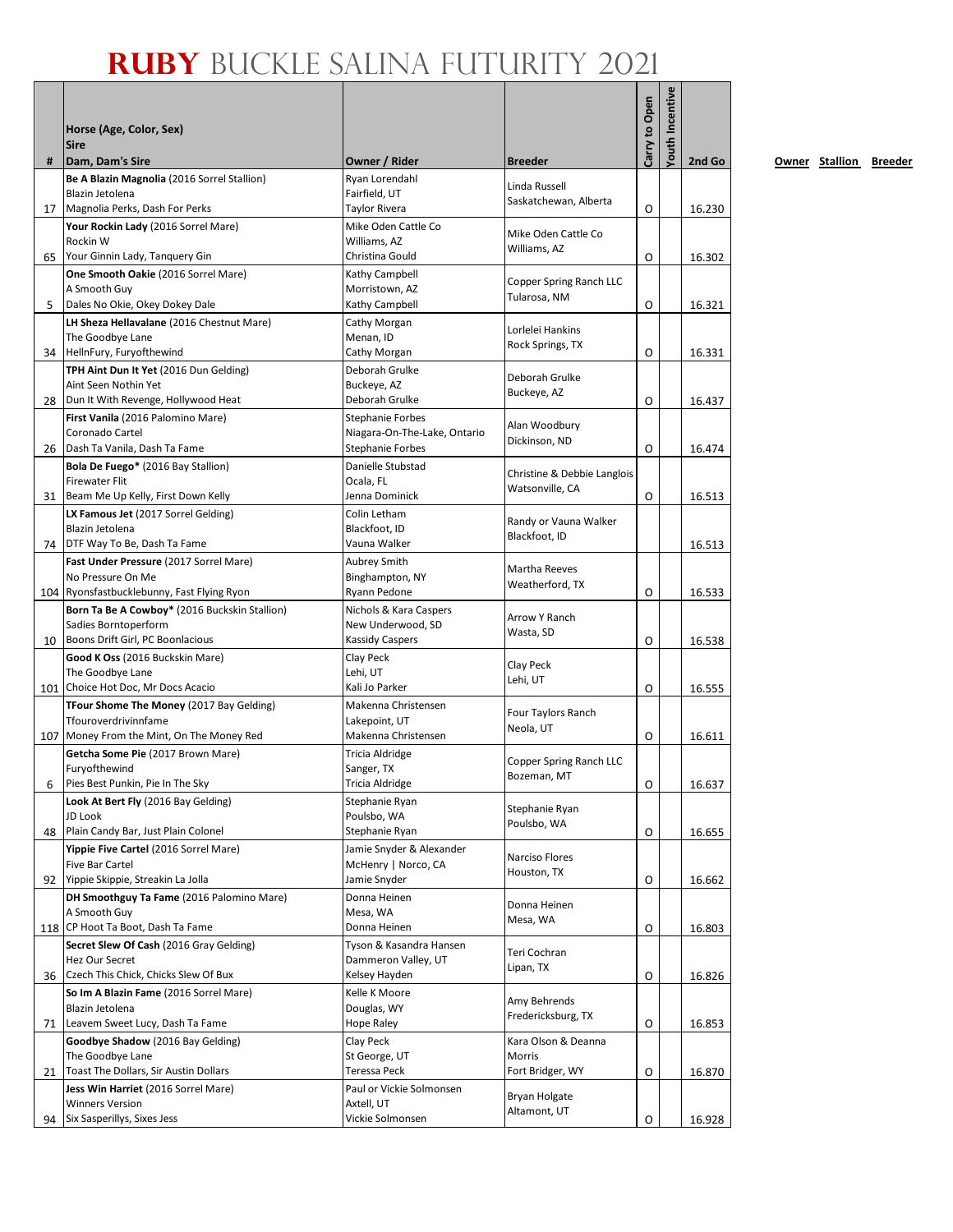#### **Ruby** Buckle Salina Futurity 2021

| #  | Horse (Age, Color, Sex)<br><b>Sire</b><br>Dam, Dam's Sire                               | Owner / Rider                              | <b>Breeder</b>                                | Carry to Open | <b>Youth Incentive</b> | 2nd Go |
|----|-----------------------------------------------------------------------------------------|--------------------------------------------|-----------------------------------------------|---------------|------------------------|--------|
|    | Hammer It Smooth (2017 Buckskin Mare)                                                   | Sierra Zowada                              |                                               |               |                        |        |
|    | A Smooth Guy                                                                            | Big Horn, WY                               | <b>Mike Pickard</b>                           |               |                        |        |
|    | 52 Designers Splash, Splash Bac                                                         | Sierra Zowada                              | Byars, OK                                     | O             |                        | 16.948 |
|    | Cfour Epicallie (2016 Sorrel Mare)                                                      | Doug & Shannon Moody                       | Kelly & Ivy Conrado                           |               |                        |        |
|    | Epic Leader                                                                             | Vernal, UT                                 | Box Elder, SD                                 |               |                        |        |
|    | 40 Little Fancy Granny, Del Puerto Bill                                                 | Kelly Conrado                              |                                               | 0             |                        | 17.057 |
|    | A Dash Ta Winn (2017 Bay Roan Mare)<br>A Dash Ta Streak                                 | Kylie Sisam<br>Spanish Fork, UT            | Lisa O'Rourke Fulton                          |               |                        |        |
|    | 46 Winnsboro, Merridoc                                                                  | Kylie Sisam                                | Valentine, NE                                 | O             |                        | 17.147 |
|    | CR Sassy Frenchgirl (2016 Bay Roan Mare)                                                | Sylvia Howell                              |                                               |               |                        |        |
|    | French Streaktovegas                                                                    | Romoland, CA                               | Sylvia Howell<br>Romoland, CA                 |               |                        |        |
|    | 98 Estrella La Jolla, Streakin La Jolla                                                 | Cassie Howell                              |                                               | O             |                        | 17.501 |
|    | CR Lane Ta Fame (2016 Chestnut Gelding)                                                 | Tammy Chatburn                             | Jeff & Tammy Chatburn                         |               |                        |        |
|    | The Goodbye Lane                                                                        | Albion, ID                                 | Albion, ID                                    |               |                        |        |
|    | 93 Stitchs Jet Ta Fame, Fire Water Ta Fame<br>Ms French Wallawalla (2017 Chestnut Mare) | Tammy Chatburn<br>All-In Barrel Horses LLC |                                               | O             |                        | 17.558 |
|    | The Kandyman                                                                            | Crooks, SD                                 | Tom & Barb Westover                           |               |                        |        |
|    | 73 French Streakin Izzy, A Streak Of Fling                                              | Hallie Hanssen                             | Egan, SD                                      | O             |                        | 20.265 |
|    | CP Epics Percilla (2017 Chestnut Mare)                                                  | Kris Gadbois                               |                                               |               |                        |        |
|    | Epic Leader                                                                             | Escondido, CA                              | <b>Claire Powell</b><br>El Dorado, TX         |               |                        |        |
|    | 124 Percilla, Dash Ta Fame                                                              | Kassie Mowry                               |                                               | O             |                        | 20.376 |
|    | Sand In My Socks (2017 Sorrel Mare)                                                     | <b>Isabella Quarter Horses</b>             | <b>Isabella Quarter Horses</b>                |               |                        |        |
|    | <b>BHR Frenchies Socks</b><br>58 JC Pick Six, Tres Seis                                 | Victoria, TX<br>Kassie Mowry               | Victoria, TX                                  | O             |                        | 20.511 |
|    | VF Lil Bit Stinson (2017 Sorrel Mare)                                                   | Chani Graves                               |                                               |               |                        |        |
|    | <b>Eddie Stinson</b>                                                                    | Sulphur Springs, TX                        | <b>Victory Farms</b>                          |               |                        |        |
| 90 | Little Bit Princess, Super Sence Amillion                                               | Chani Graves                               | Ada, OK                                       | 0             |                        | 20.535 |
|    | Mister Prime Time (2016 Buckskin Gelding)                                               | Erin Beukelman                             | Donna Stovner                                 |               |                        |        |
|    | PG Dryfire                                                                              | Caldwell, ID                               | Parma, ID                                     |               |                        |        |
| 39 | Prime Time Rocket, Frenchmans Guy                                                       | Erin Beukelman                             |                                               | O             |                        | 20.686 |
|    | Shez All That Jazz (2016 Grey Mare)<br>Aint Seen Nothin Yet                             | <b>Snelling Farms</b><br>Riverton, WY      | <b>Snelling Farms</b>                         |               |                        |        |
| 9  | Pay No Attention, Preferred Pay                                                         | Kaitlyn Snelling                           | Riverton, WY                                  | O             |                        | 20.720 |
|    | Three Times The Fury (2017 Sorrel Mare)                                                 | C. Dudley/T. Aldridge                      |                                               |               |                        |        |
|    | Furyofthewind                                                                           | Sanger, TX                                 | Amy Schimke<br>Wessington Springs, SD         |               |                        |        |
|    | 44 Three And Out, Tres Seis                                                             | Tricia Aldridge                            |                                               | O             |                        | 20.989 |
|    | TLS Tequila Talkin (2016 Sorrel Gelding)                                                | Wayne & Kim Smith                          | Shawna Barichello                             |               |                        |        |
|    | Dats A Frenchman<br>121 Sheza Whiskey Runner, Whiskey River Run                         | Touchet, WA<br>Kim Smith                   | Kennewick, WA                                 | O             |                        | 21.306 |
|    | Rockstar By Design (2016 Brown Stallion)                                                | Jamie Bashford                             | Jason Martin & Charlie                        |               |                        |        |
|    | Slick By Design                                                                         | Queen Creek, AZ                            | Cole                                          |               |                        |        |
|    | 49 Streakingflingindisco, A Streak Of Fling                                             | Jamie Bashford                             | Pilot Point, TX                               | O             |                        | 21.349 |
|    | Gunnit To Sixty 37 (2017 Gray Gelding)                                                  | Idaho Physicians Assistant Inc             | Shannon Renee Akerstrom                       |               |                        |        |
|    | PG Dry Fire                                                                             | Rigby, ID                                  | Potter Valley, CA                             |               |                        |        |
|    | 47 Packin Golden Coins, Packin Sixes                                                    | Callie Jones                               |                                               | O             |                        | 21.411 |
|    | Guyz Speedy Girl (2016 Bay Mare)<br>Frenchmans Guy                                      | Kathy Campbell<br>Morristown, AZ           | <b>Bill or Debbie Myers</b>                   |               |                        |        |
|    | 42 A Speedy Lena, World Speed                                                           | Kathy Campbell                             | Saint Onge, SD                                | 0             |                        | 21.489 |
|    | Now Dats Frenchin (2016 Palomino Mare)                                                  | Greg Torgerson                             |                                               |               |                        |        |
|    | Dats A Frenchman                                                                        | Richfield, UT                              | Kourtney Woods<br>Fallon, NV                  |               |                        |        |
|    | 76   CSE Dash Of Boston, Dash Of Royal Gold                                             | Jayda Torgerson                            |                                               | O             | Υ                      | 21.528 |
|    | Nowata Sign (2016 Bay Mare)                                                             | Reanna O'Bar                               | Darling Farms LLC                             |               |                        |        |
|    | Freighttrain B<br>Saratoga Song, First Down Dash                                        | Fountain, CO<br>Kelly Conrado              | Lamont, OK                                    |               |                        |        |
| 82 | DMR Famed By Fire (2016 Bay Gelding)                                                    |                                            |                                               |               |                        | 21.614 |
|    | PG Dry Fire                                                                             | Jody Hale<br>Echo, OR                      | Dry Mountain Ranch LLC                        |               |                        |        |
|    | 18 Famed By An Angel, Dash Ta Fame                                                      | Kelsie Miller                              | Riley, OR                                     | 0             |                        | 21.624 |
|    | Smooth N Speedy Guy (2016 Buckskin Gelding)                                             | Kathy Campbell                             |                                               |               |                        |        |
|    | A Smooth Guy                                                                            | Morristown, AZ                             | <b>Bill or Debbie Myers</b><br>Saint Onge, SD |               |                        |        |
| 81 | Patience N Speed, World Speed                                                           | Shyann Lucas                               |                                               | 0             |                        | 21.891 |

**2008** Owner Stallion Breeder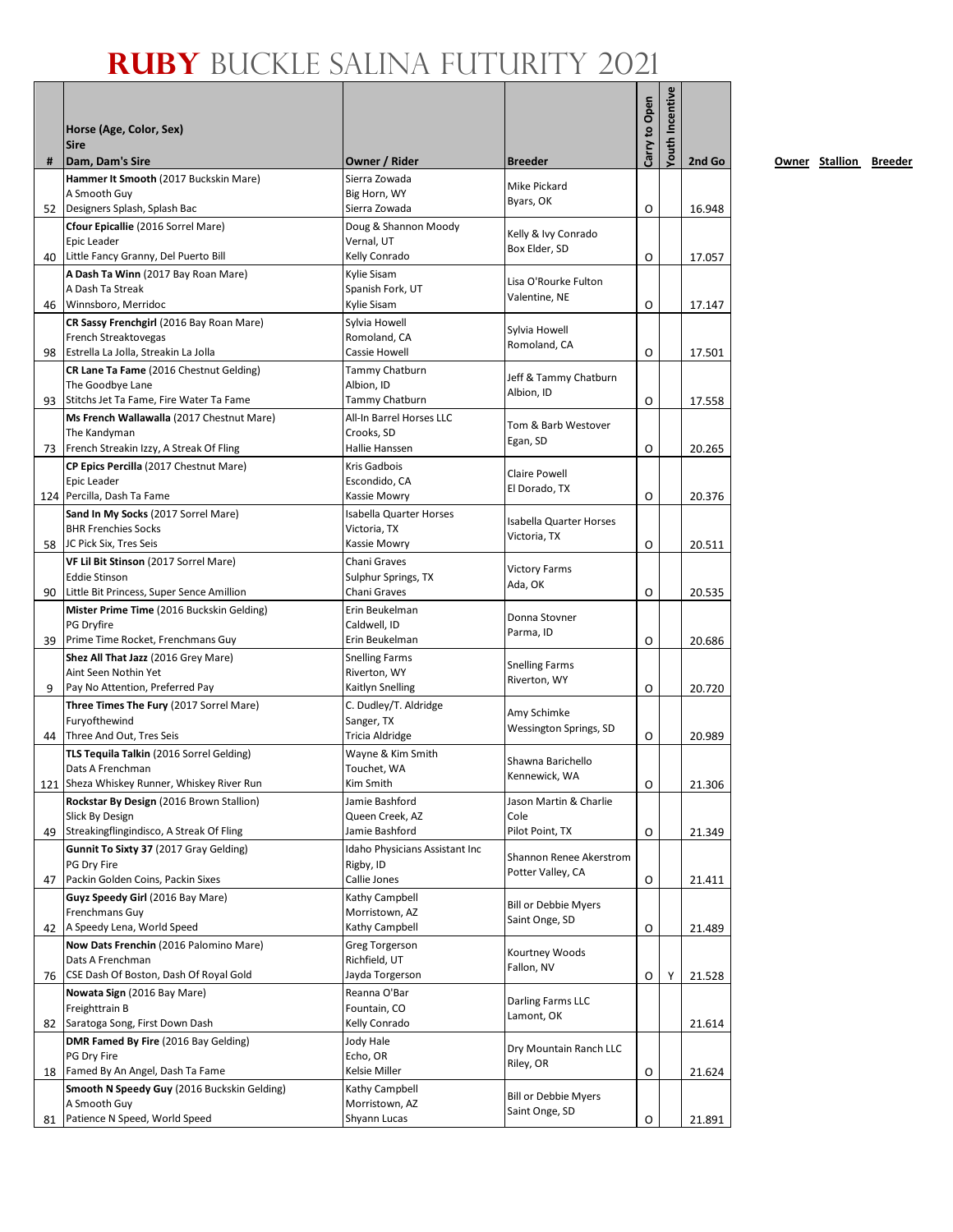### **Ruby** Buckle Salina Futurity 2021

|    | Horse (Age, Color, Sex)<br><b>Sire</b>                                                     |                                                |                                          | Carry to Open | outh Incentive |         |
|----|--------------------------------------------------------------------------------------------|------------------------------------------------|------------------------------------------|---------------|----------------|---------|
| #  | Dam, Dam's Sire                                                                            | Owner / Rider                                  | <b>Breeder</b>                           |               |                | 2nd Go  |
|    | Famous Because (2016 Sorrel Mare)<br>JB Proud N Famous                                     | J Diamond Ranch<br>Joseph, UT                  | J Diamond Ranch<br>Joseph, UT            |               |                |         |
|    | 12 Ruby Faysema, Bold Episode                                                              | Michele McLeod                                 |                                          | O             |                | 22.078  |
|    | Curious Society Cash (2017 Sorrel Gelding)<br>No Cash Back                                 | 7B Performance Horses<br>Buhl, ID              | 7B Performance Horses<br>Buhl, ID        | O             |                |         |
|    | 111   Ms Pico Society, Sweet Society Road                                                  | David Wiseman                                  |                                          |               |                | 22.487  |
|    | Mucho Suave (2016 Buckskin Gelding)<br>A Smooth Guy<br>79 Fergies Fling, A Streak Of Fling | Maesa Kummer<br>Briggsdale, CO<br>Maesa Kummer | Maesa Kummer<br>Briggsdale, CO           | O             |                | 23.191  |
|    | CM A Swift Corona (2016 Bay Mare)                                                          | Trent & Deena Van Tassell                      |                                          |               |                |         |
|    | The Goodbye Lane                                                                           | Portage, UT                                    | Cole & Marcie Wilson<br>Spanish Fork, UT |               |                |         |
| 60 | CM Corona Onthehouse, Stel Corona                                                          | Deena Van Tassell                              |                                          | O             |                | 25.641  |
|    | Rainys Flyer (2016 Buckskin Mare)                                                          | Chyanne Soffel                                 | Chyanne Soffel                           |               |                |         |
|    | Guys Eye Paint<br>86 The Rainbow Flyer, Strawfly Special                                   | Circleville, UT<br>Jessica Miller              | Circleville, UT                          | O             |                | 26.859  |
|    | Pritzi By Design (2016 Bay Mare)                                                           | Starlyn McCauley                               |                                          |               |                |         |
|    | Slick By Design                                                                            | Silver City, NM                                | Megan/Bill/Susie Lewis                   |               |                |         |
| 87 | Frenchmans Pritzi, Frenchmans Guy                                                          | <b>Starlyn McCauley</b>                        | Filer, ID                                | O             |                | 30.591  |
|    | SR Easin Ta Heaven (2016 Sorrel Mare)                                                      | <b>Stock Ranch LLC</b>                         | Jud Little<br>Ardmore, OK                |               |                |         |
|    | JL Dash Ta Heaven                                                                          | Naples, FL                                     |                                          |               |                |         |
| 7  | Easy Guyz, Holland Ease                                                                    | Sabra O'Quinn                                  |                                          | O             |                | 999.000 |
|    | Aint Seen Her Yet (2016 Palomino Mare)<br>Aint Seen Nothin Yet                             | Maggie Poloncic<br>Gillette, WY                | Janelle Osborne                          |               |                |         |
|    | 11 Sharem Down First, First Wrangler                                                       | Maggie Poloncic                                | Hartville, MO                            | O             |                | 999.000 |
|    | Confederatefirewater (2017 Black Gelding)                                                  | Bob & Revae Barthle                            |                                          |               |                |         |
|    | Johnny Reb Jackson                                                                         | Dade City, FL                                  | Bob & Revae Barthle<br>Dade City, FL     |               |                |         |
|    | 14 Flittin Fire Bug, Fire Easy                                                             | Ryann Pedone                                   |                                          | O             |                | 999.000 |
|    | Bet She Can Fly (2016 Sorrel Mare)<br>Bet Hesa Cat                                         | <b>Tofell Ranch</b><br>Millsap, TX             | Jan Toffel                               |               |                |         |
|    | 15 Smartest Lil Lucy, Smart Little Jerry                                                   | Kaylan Smith                                   | Millsap, TX                              | O             |                | 999.000 |
|    | Moves Like Jagger (2016 Bay Roan Gelding)                                                  | Kellie Collier                                 |                                          |               |                |         |
|    | A Streak Of Fling                                                                          | Hereford, TX                                   | Kellie Collier<br>Hereford, TX           |               |                |         |
|    | 16 Paper Doll, Unknown                                                                     | Kelsey Hayden                                  |                                          | O             |                | 999.000 |
|    | Rollin Blue Jeans (2016 Brown Gelding)                                                     | Vickie or Greg Lamb                            | <b>7B Performance Horses</b>             |               |                |         |
|    | Sparkys Blue Road<br>20   Wrangler Roll, First Wrangler                                    | Malad, ID<br>Mekelle Hollingsworth             | Buhl, ID                                 | O             |                | 999,000 |
|    | Crystalzz N Vegas (2016 Bay Roan Mare)                                                     | Jackie Rhoden                                  |                                          |               |                |         |
|    | French Streaktovegas                                                                       | Prineville, OR                                 | Jim & Kathy Lucas                        |               |                |         |
|    | 25 Clarks Poco Crystal, Weavers Poco Sugar                                                 | Jackie Rhoden                                  | Jackson, WY                              |               |                | 999.000 |
|    | Designedforpressure (2017 Sorrel Mare)                                                     | Karl Yurko DVM                                 | Ryann Lee Pedone                         |               |                |         |
|    | No Pressure On Me<br>29   VF A Little Bit Red, Designer Red                                | Wheeling, WV<br>Ryann Pedone                   | Sunset, TX                               | O             |                | 999.000 |
|    | BullyzDashofDynamite (2016 Grey Gelding)                                                   | Kylie Kaylor                                   |                                          |               |                |         |
|    | Dashin Dynamo                                                                              | Crowheart, WY                                  | <b>Becky Brewster</b>                    |               |                |         |
| 61 | Rear Drive, Bully Bullion                                                                  | Kylie Kaylor                                   | Lubbock, TX                              | O             |                | 999.000 |
|    | Buckstreakin Naked (2016 Buckskin Gelding)                                                 | Hank & Stephanie Williams                      | Leslie Bailey                            |               |                |         |
|    | A Streak Of Fling                                                                          | Norwood, CO                                    | Pauls Valley, OK                         |               |                |         |
|    | 62 French Bar Belle, Frenchmans Guy                                                        | Harlie Zehnder                                 |                                          | O             |                | 999.000 |
|    | Driftin Journey Lane (2016 Brown Mare)<br>The Goodbye Lane                                 | Jared Brotherson<br>Wales, UT                  | Matthew & Candice Losee                  |               |                |         |
|    | 63 Speedy Blue Belle, My Blue Drift                                                        | Candice Losee                                  | Spanish Fork, UT                         | 0             |                | 999.000 |
|    | MJ Condo Cowboy (2016 Sorrel Gelding)                                                      | Josh Harvey                                    | Matthew & Jacqueline                     |               |                |         |
|    | Carrizzo                                                                                   | Decatur, TX                                    | Condo                                    |               |                |         |
| 77 | Cisco Goldie, PC Cisco Frost                                                               | Wyatt Paul                                     | Arcadia, FL                              | O             |                | 999.000 |
|    | Alice Olivia (2016 Bay Mare)<br>The Goodbye Lane                                           | G and N Wood Properties LLC<br>West Jordan, UT | <b>G</b> and N Wood Properties<br>LLC    |               |                |         |
| 80 | Kizzy Cue, Streakin Dash                                                                   | Terri Wood Gates                               | West Jordan, UT                          | O             |                | 999.000 |
|    | Mannys French Lady (2017 Buckskin Mare)                                                    | Kristy Maxwell                                 |                                          |               |                |         |
|    | Guys Eye Paint                                                                             | Weatherford, TX                                | Mat Ashworth<br>Kaysville, UT            |               |                |         |
| 99 | Mannys Angele, PC Redwood Manny                                                            | Kristy Maxwell                                 |                                          | O             |                | 999.000 |

**2008** Owner Stallion Breeder